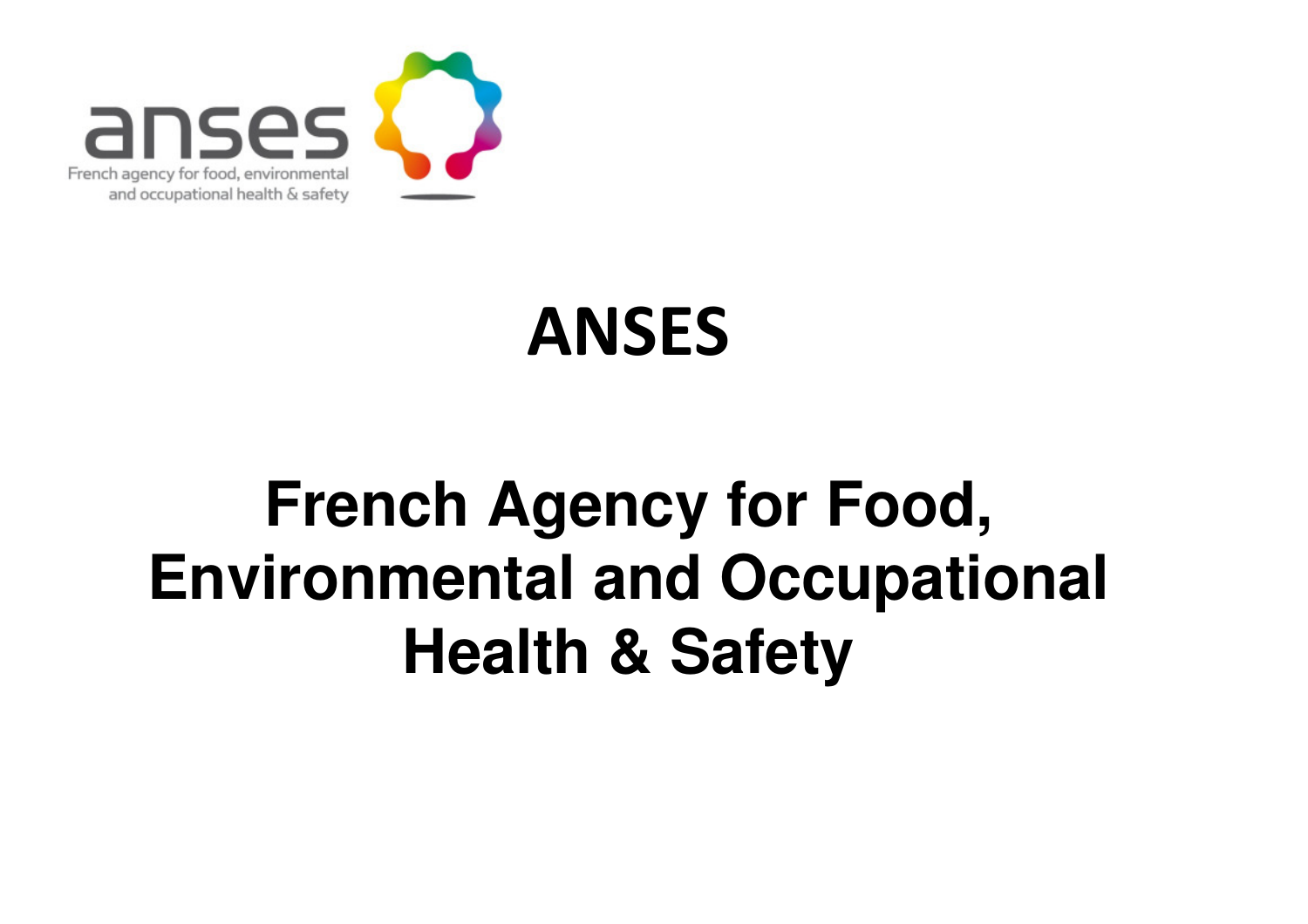# Missions of Reference Laboratories in Times of Crisis

Laurent Laloux (ANSES)

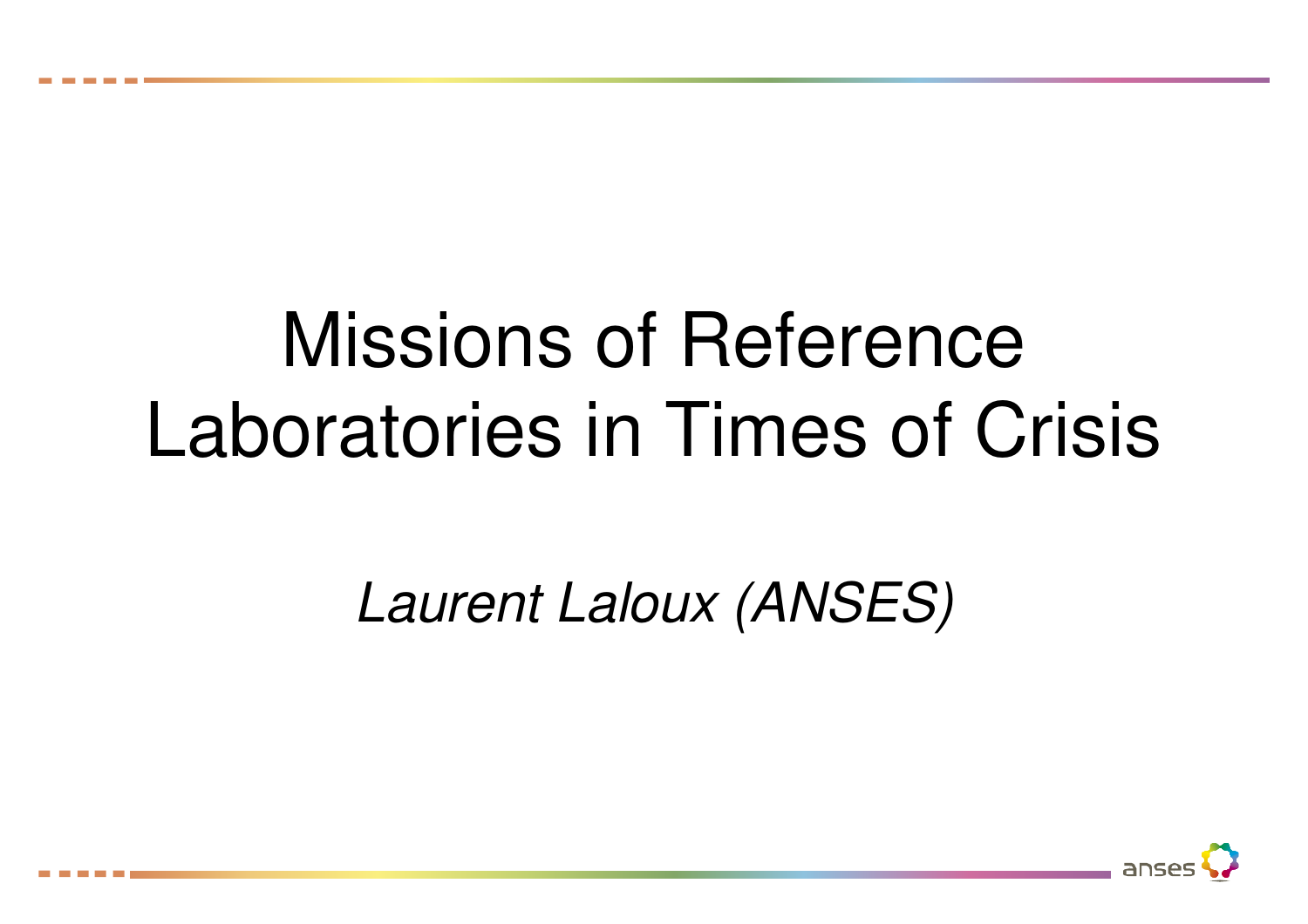- 1. European organization of food reference laboratories
- 2. Mission of reference laboratories
- 3. Role of reference laboratories to prevent or in time of crisis
- 4. Actions of E Coli EURL in O104:H4 crisis

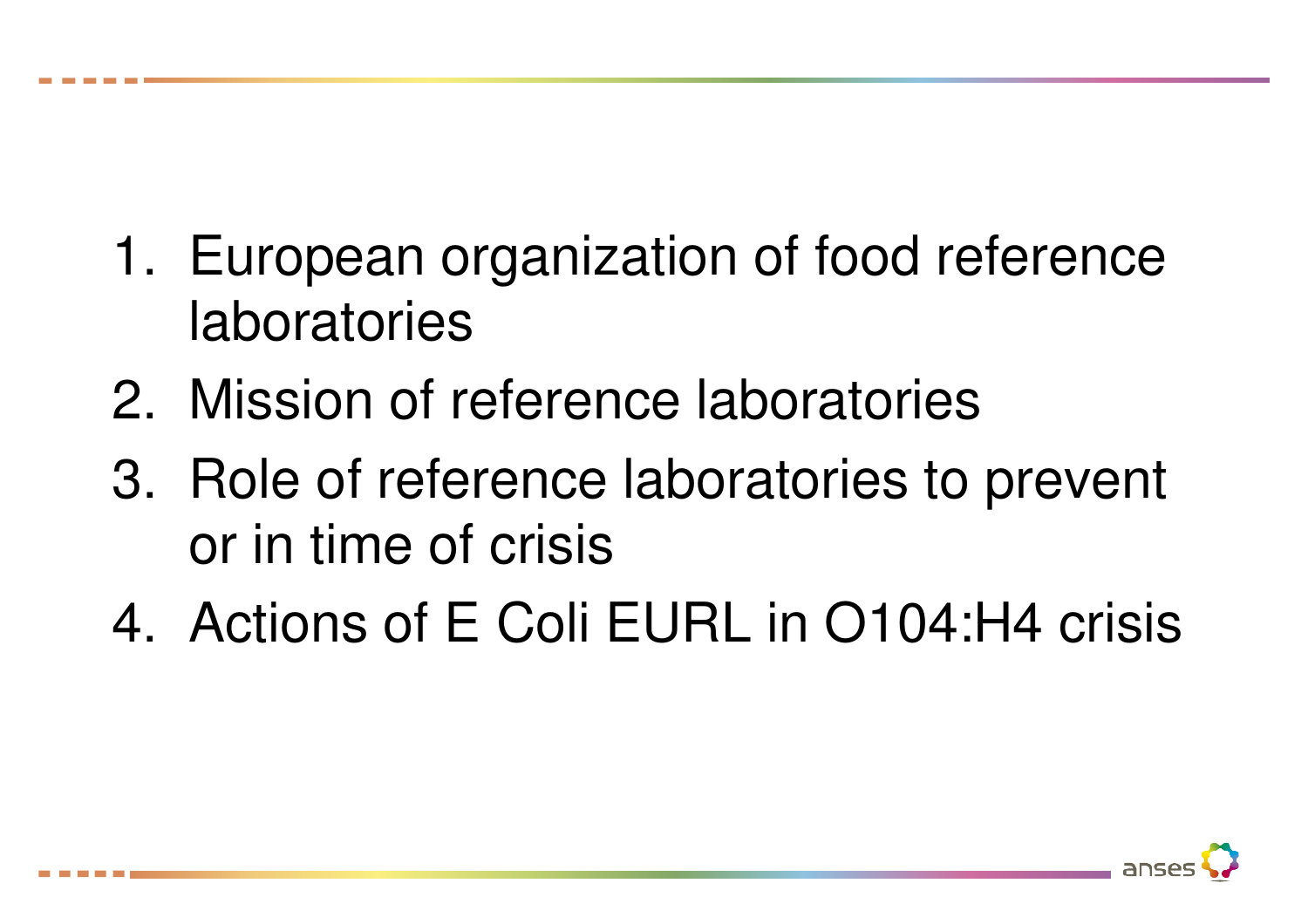- At European level, Council and European Commission have organized with all member states the scientific and technical support necessary to prevent and manage health crisis.
- First, around several European agencies in public health, and more precisely;
	- > The European Centre for Disease Prevention and Control (ECDC) aimed at <br>etrapethoning Europe's defences against infectious diseases strengthening Europe's defences against infectious diseases,
	- > The European Food Safety Authority (EFSA) aimed at assessing risk regarding food and feed safety.
- But also, with the assistance of European Union Reference Laboratories (EU-RLs) to implement EU regulations on animal health, food and feed. Each EURL coordinates a network of National Reference Laboratories (NRLs). To date, 17 EURLs have been designated for animal health, and 21 for food and feed.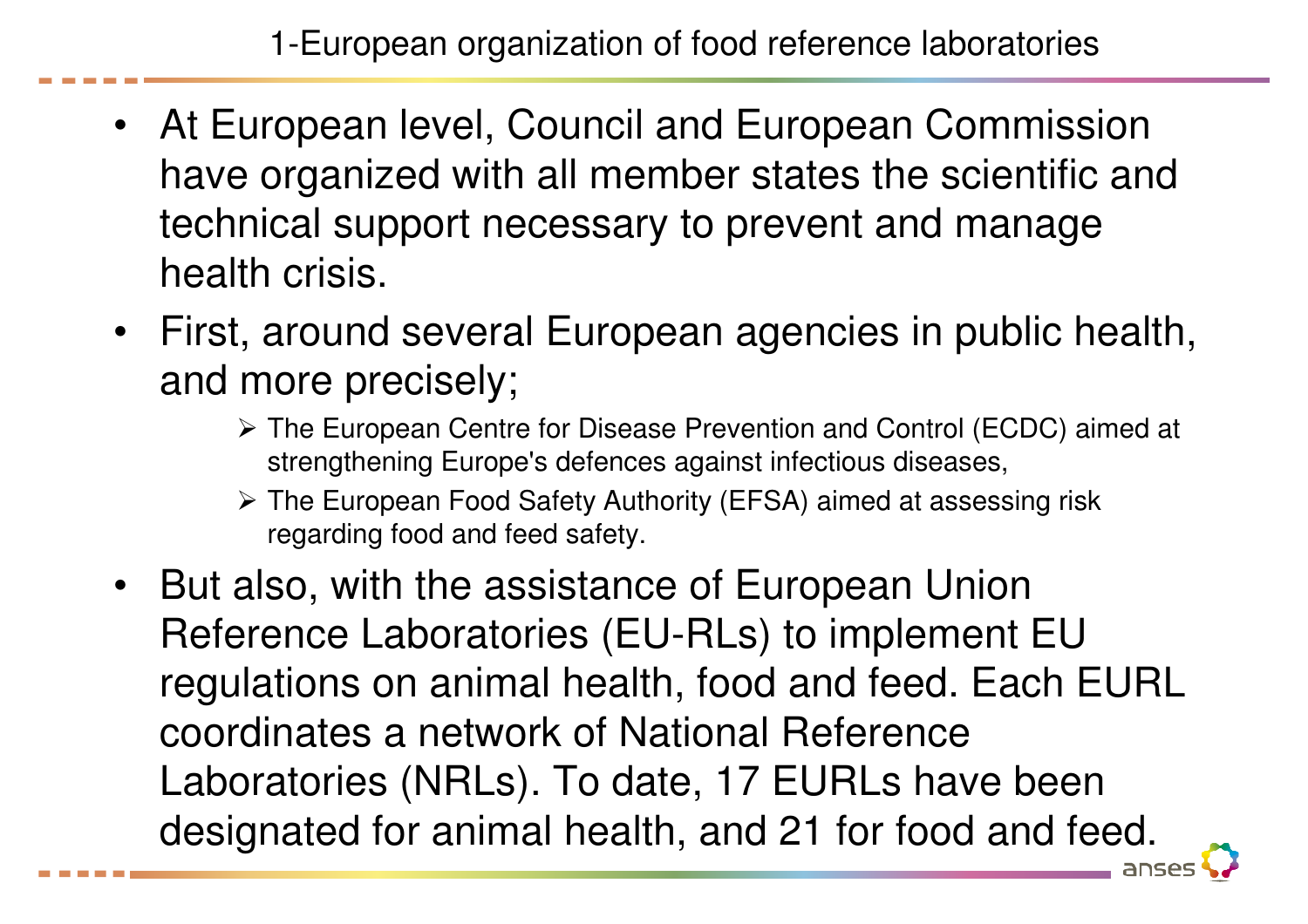### 1-European organization of food reference laboratories

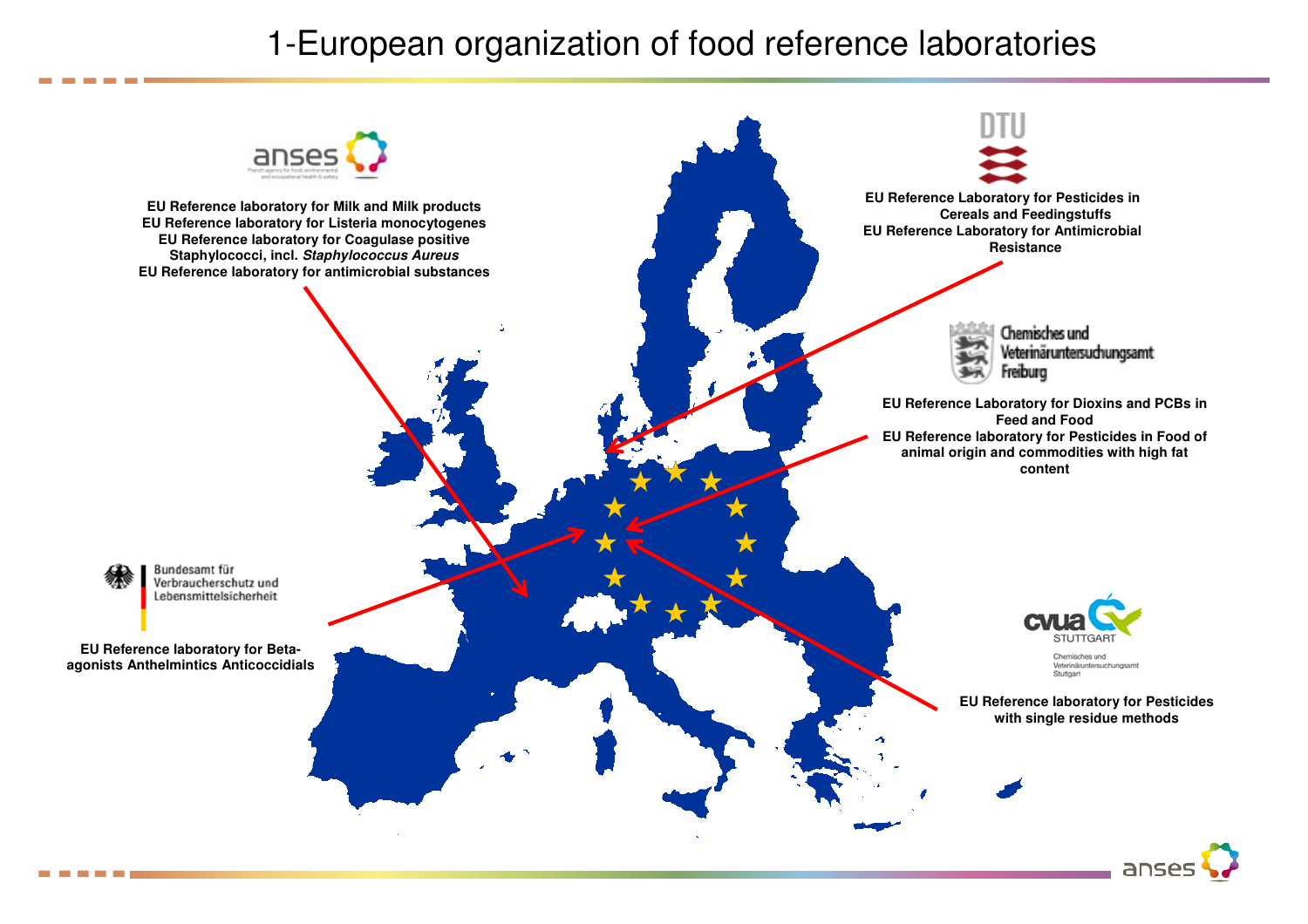EURLs in the food and feed sector are responsible for:

1. providing NRLs with details of analytical methods, including reference methods;

2. coordinating application by NRLs of the methods referred to in (1), in particular by organizing comparative testing;

3. coordinating, within their area of competence, practical arrangements needed to apply new analytical methods and informing NRLs of advances in this field;

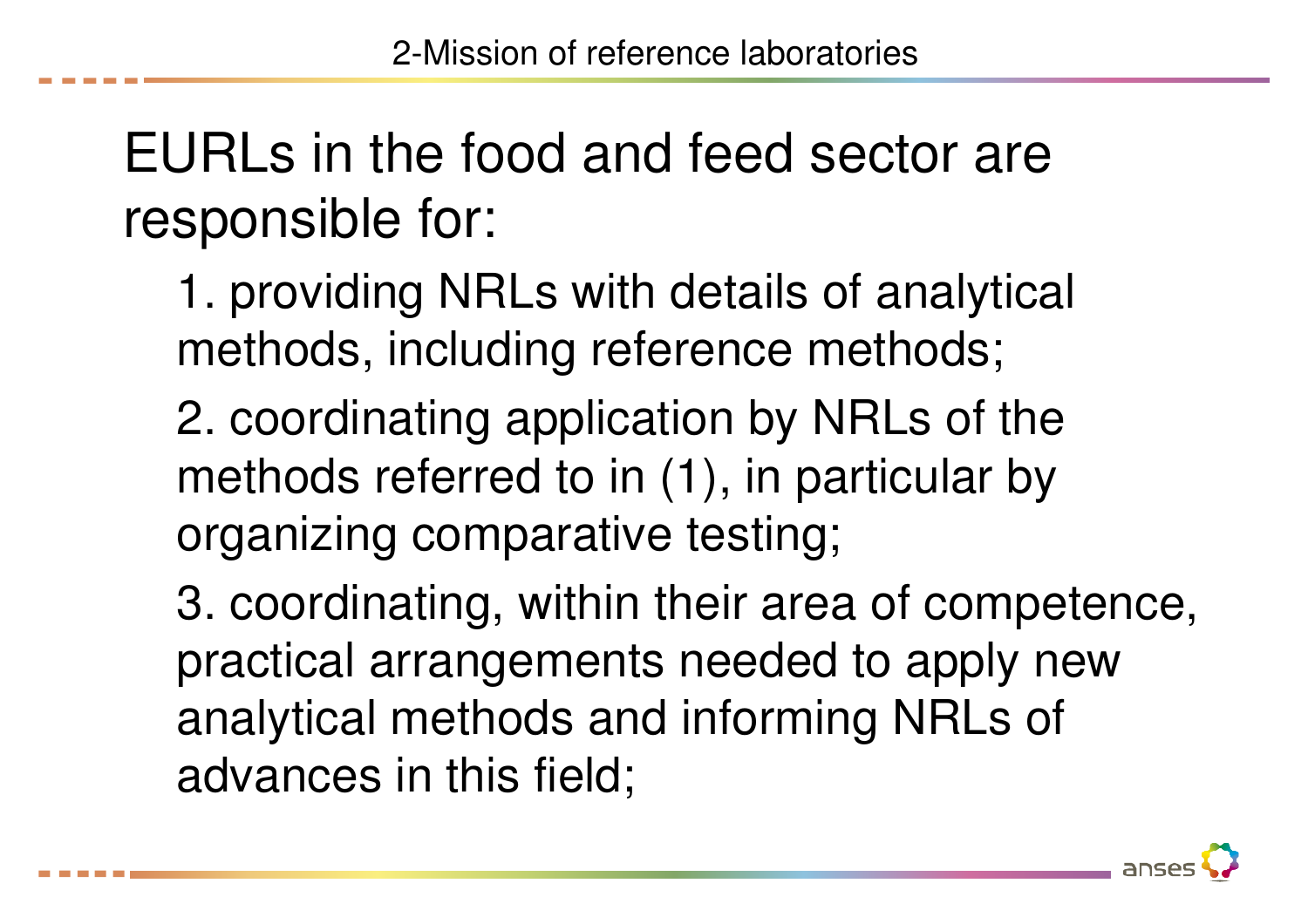## EURLs in the food and feed sector are responsible for:

4. conducting initial and further training courses for the benefit of staff from NRLs and of experts from developing countries;

5. providing scientific and technical assistance to the European Commission (EC), especially in cases where member states contest the results of analyses; and

6. collaborating with laboratories responsible for analyzing feed and food in third countries.

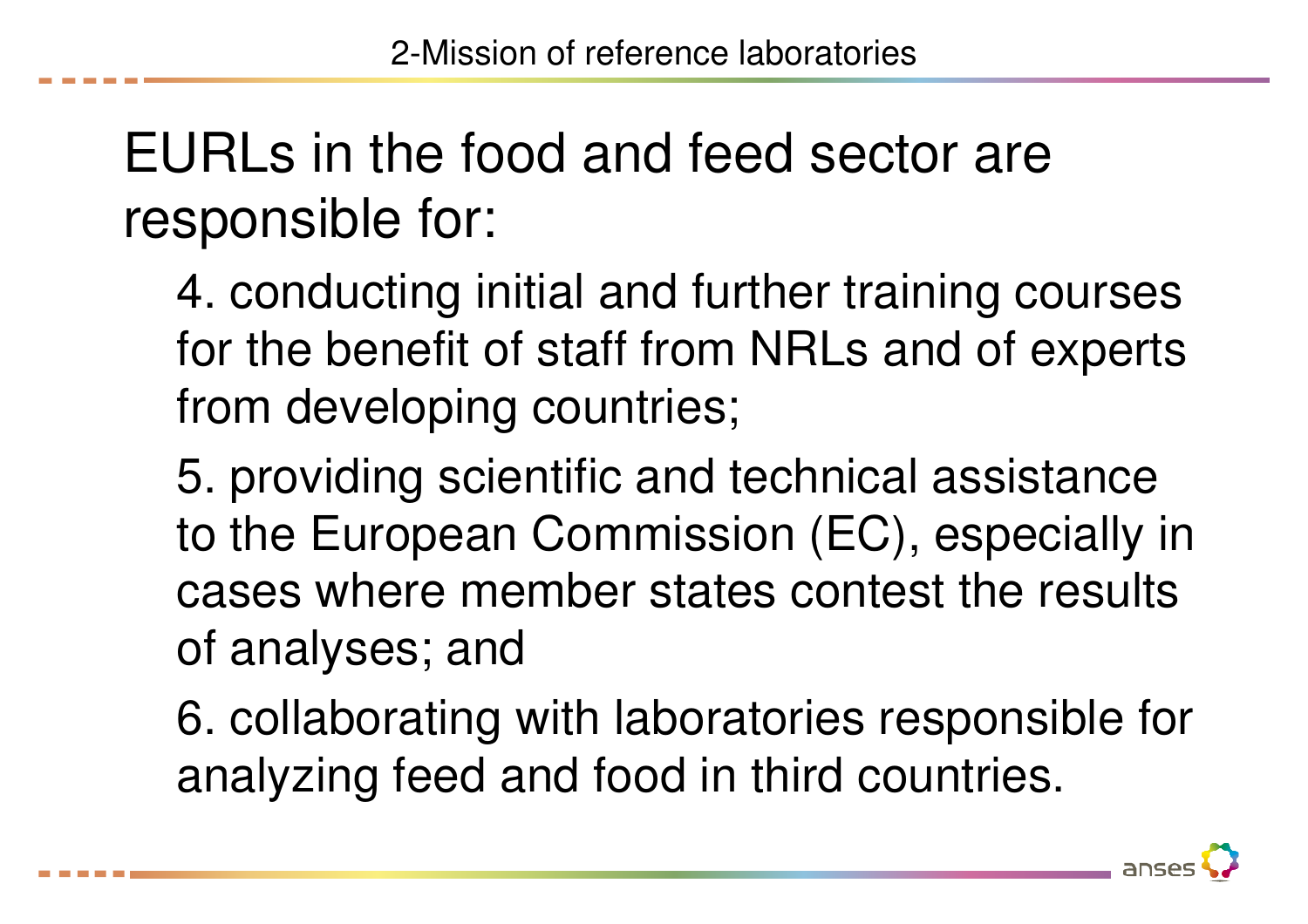### **National Reference laboratories for feed and food**



- NRL for @almonetias and resung to Loonoses (Salmonetia)
- · NRL for Each man was provided at the gE value of the colid cinq E. coli
- NRL for Stactsuis and objuined abilities and international state to a conceit status
- MRLuforsanalysis of milk and dairy products
- **NRL** for **Mempholomer terytogenes**
- NRL for **Wintigel Bietosinitive** Staphylococci including Staphylococcus aur
- NRL for Esonethermatheterialsing Verotoxin-producing E. coli
- NRL for **Wykosykinacter**
- NRL for Maniner Music to the Seed and food
- · NRL for Residenti at Sissin fascitanti teachons
- NRL for Restueld createus refective from any ethnicial near distants
- NRUnDd th driinvas drog idsand singtad studuition ethods
- NRL for Beasid Cosred & Constants and dinner at a ReBubducts
- **NRL** for *Republication Recognizery* Medicinal Products.
- . NRL for Dioxins and PCBs in Food and Feed

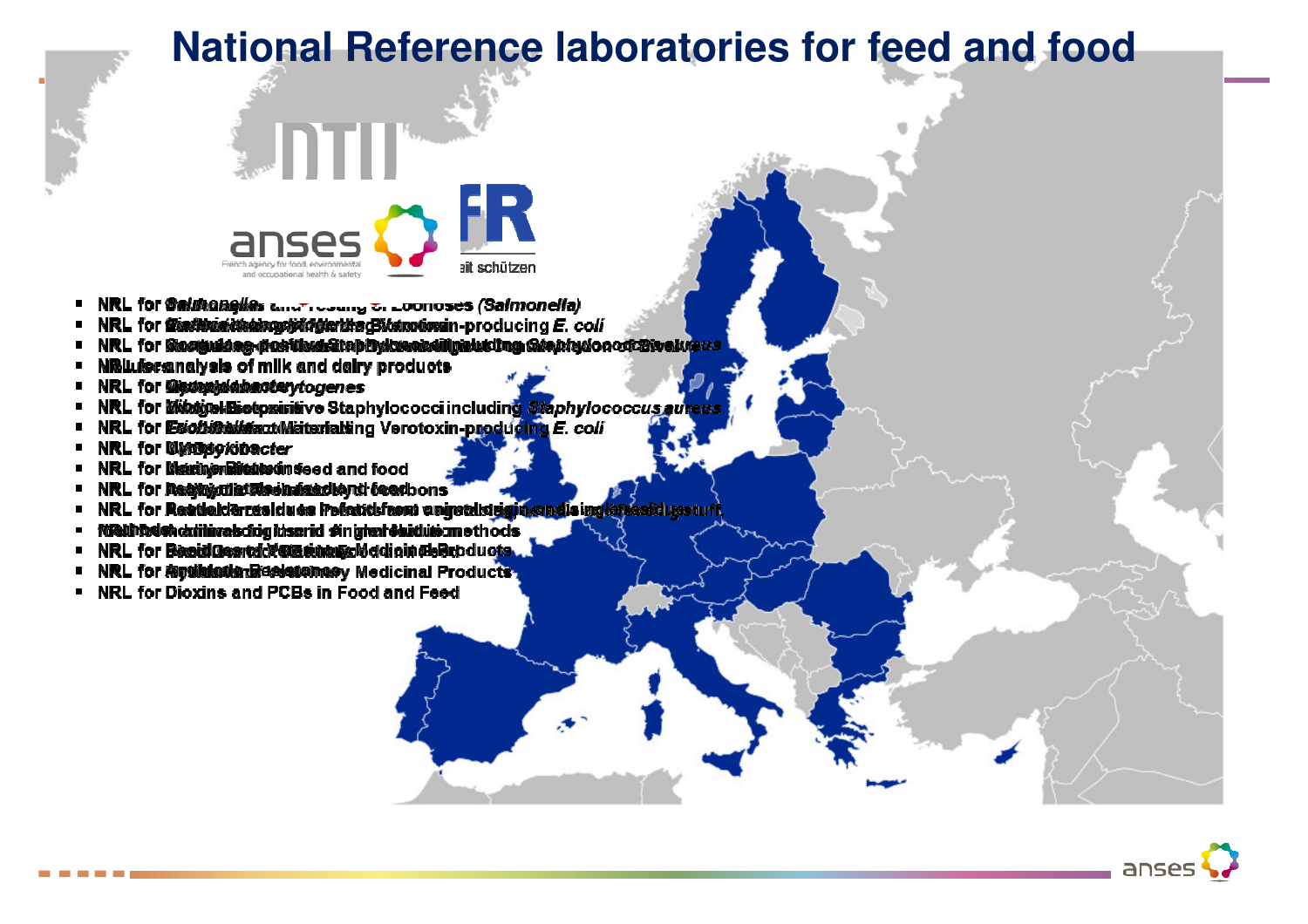3-Role of reference laboratories to prevent or in time of crisis

Food CrisisCharacteristics

- • The first three characteristics are that the event is:
	- $\checkmark$ 1. creates uncertainty
	- $\checkmark$ 2. unexpected (i.e., a surprise)
	- $\checkmark$ 3. seen as a threat to important goals

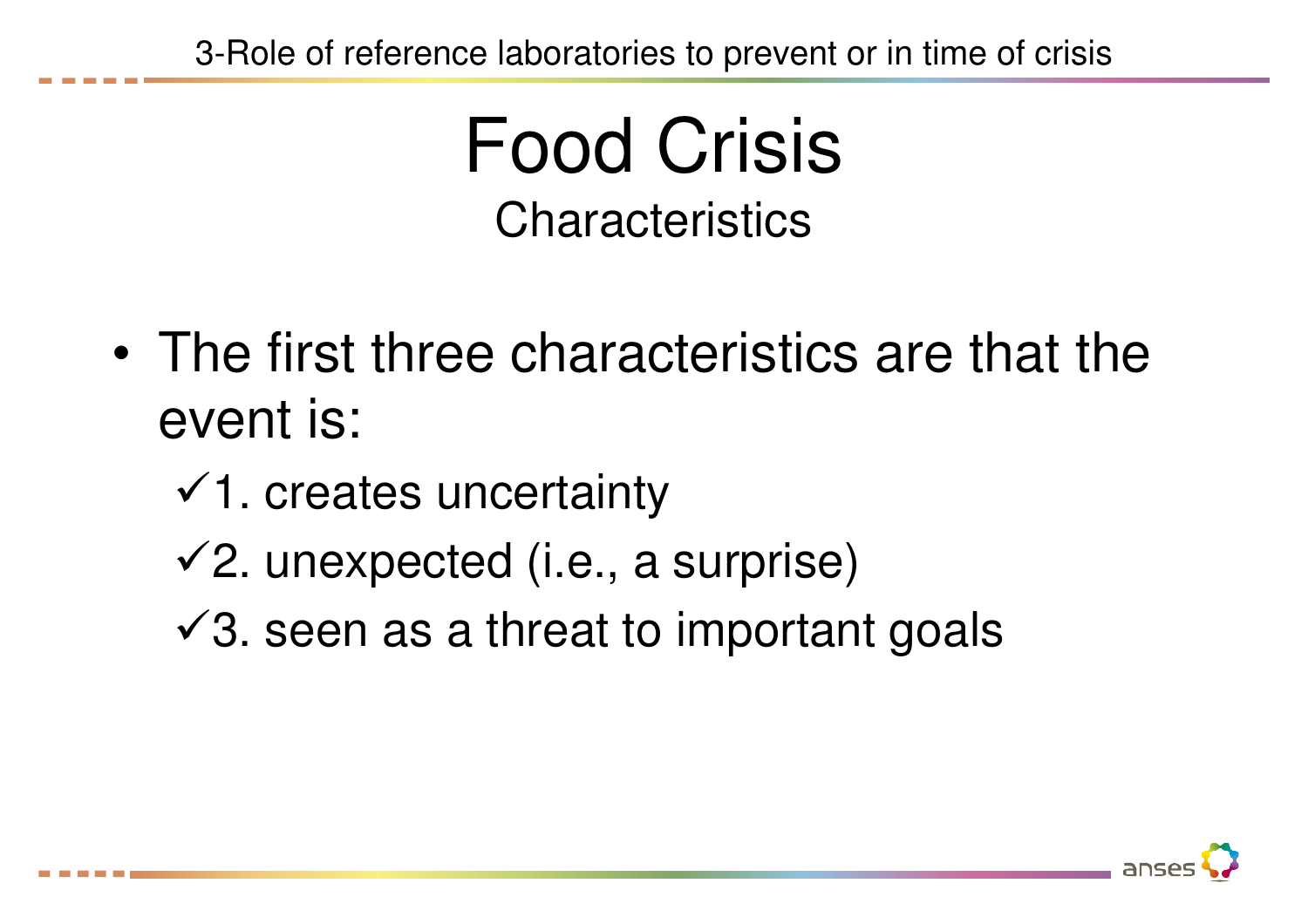- • Reference laboratories have a real role to play in the prevention and treatment of food crises by:
	- Their analytical expertise to resolve uncertainties in the investigation of the food sources in relation to human inquiry.
	- Their analytical capacity with the European NRLs network to analyze large amounts of food samples during the primary investigation.

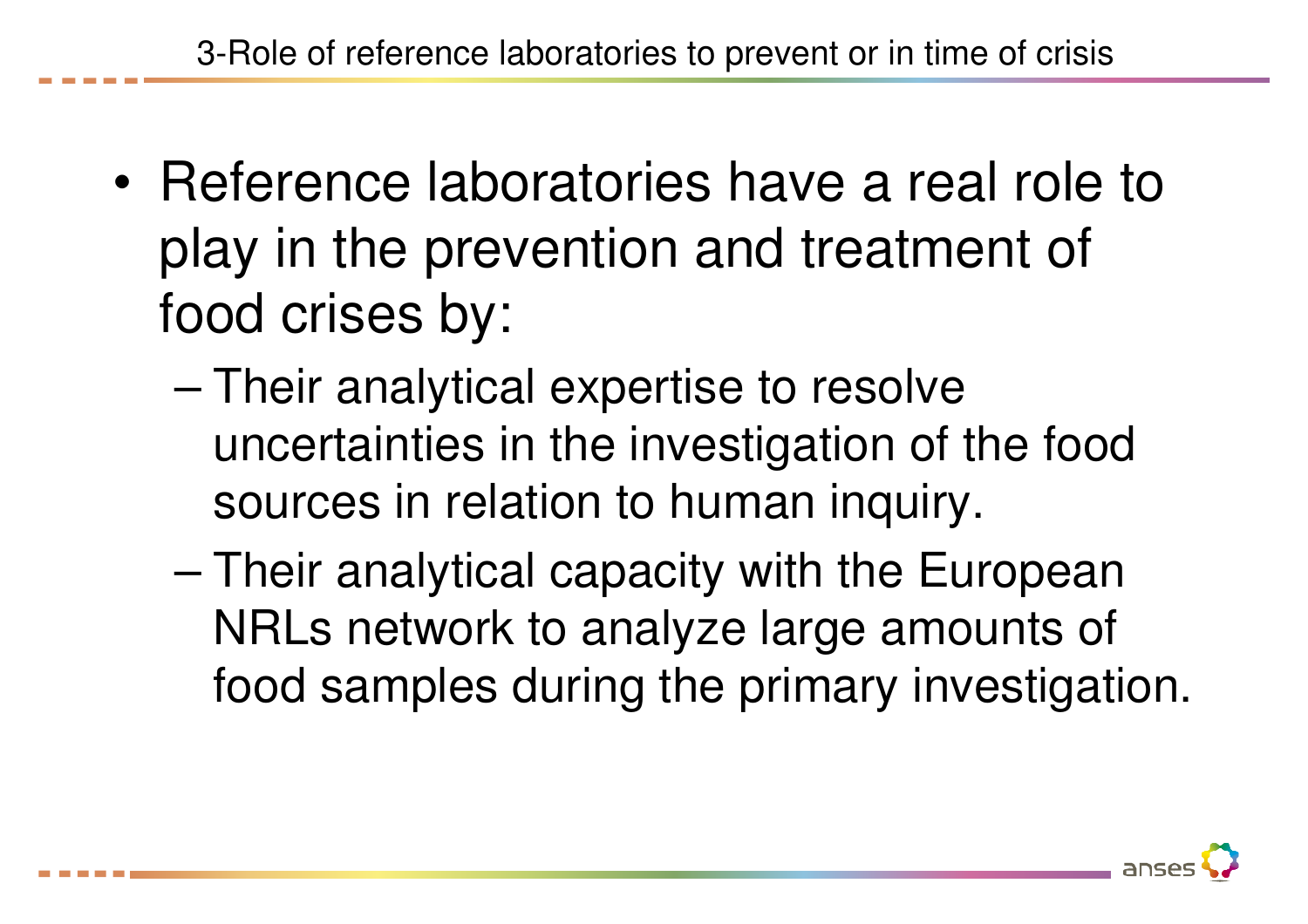- • Reference laboratories have a real role to play in the prevention and treatment of food crises by:
	- Their ability to alert following the identification of unusual signals on sanitary quality drifts
	- Their knowledge of food hazards to guide epidemiological research and propose measures to improve hygiene control.

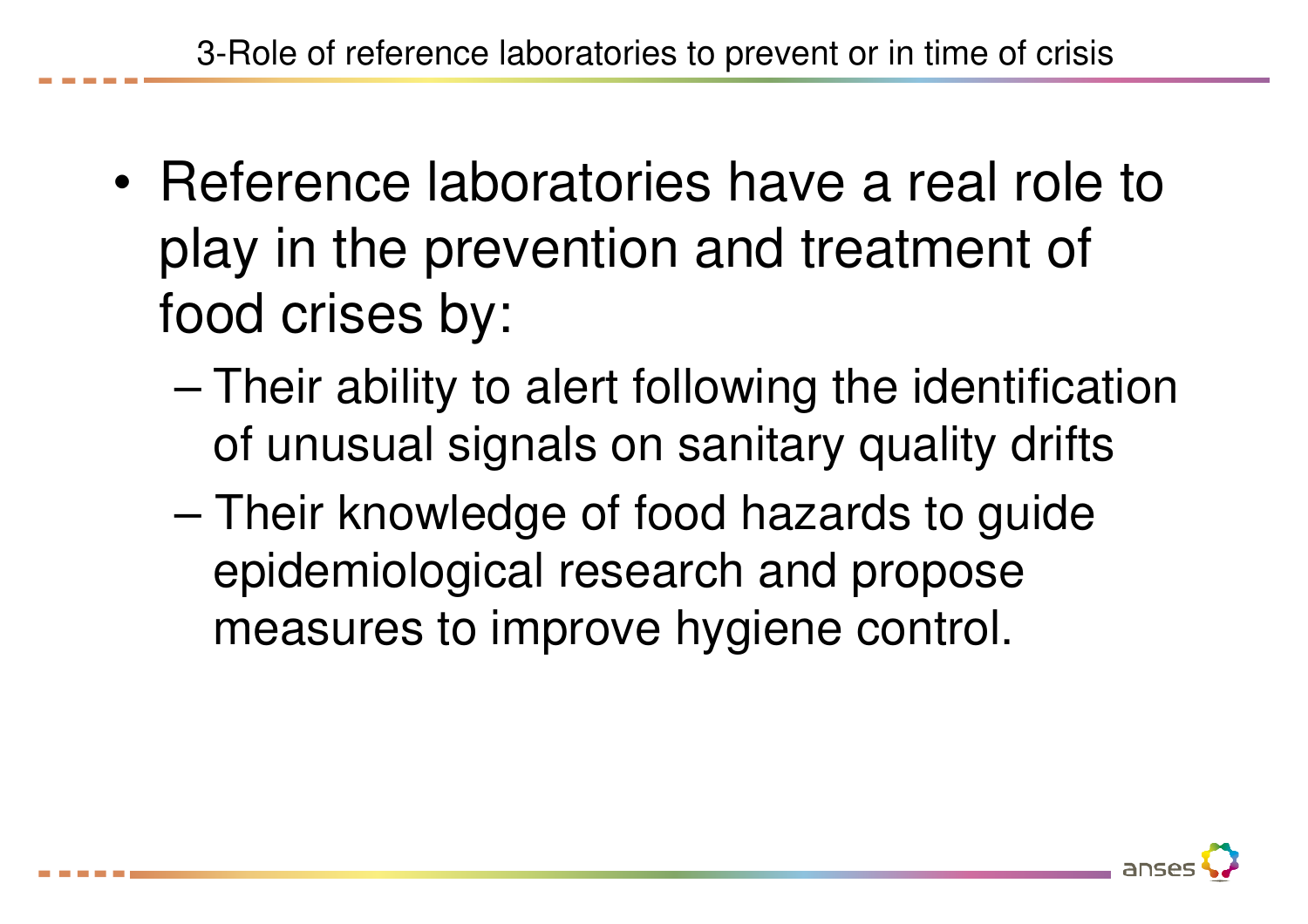4-Actions of EU-RL for *Escherichia coli* during E. coli O104:H4 outbreak

- • Developed and distributed a method for the detection of the outbreak strain in food to the NRL network, together with appropriate reference materials.
- • Performed laboratory testing of different types of samples and organized an interlaboratory study on the detection of VTEC in seeds used for the production of sprouts.

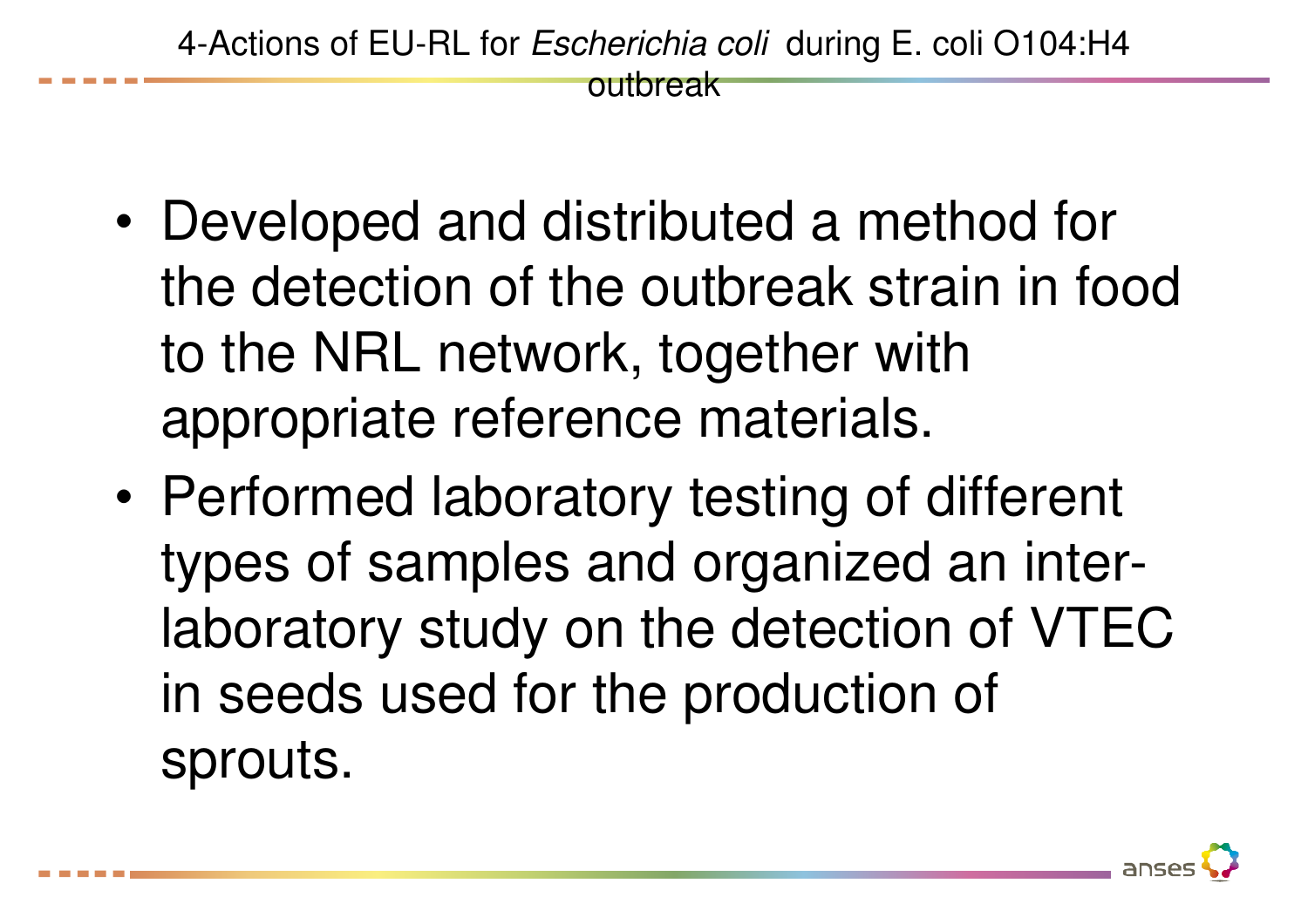4-Actions of EU-RL for *Escherichia coli* during E. coli O104:H4 outbreak

- • Provided continuous scientific and technical support to DG SANCO.
- • Participated in the inspection mission to Egypt carried out by the Food and Veterinary Office
- • And took part in several working groups and initiatives established by EFSA and/or ECDC.

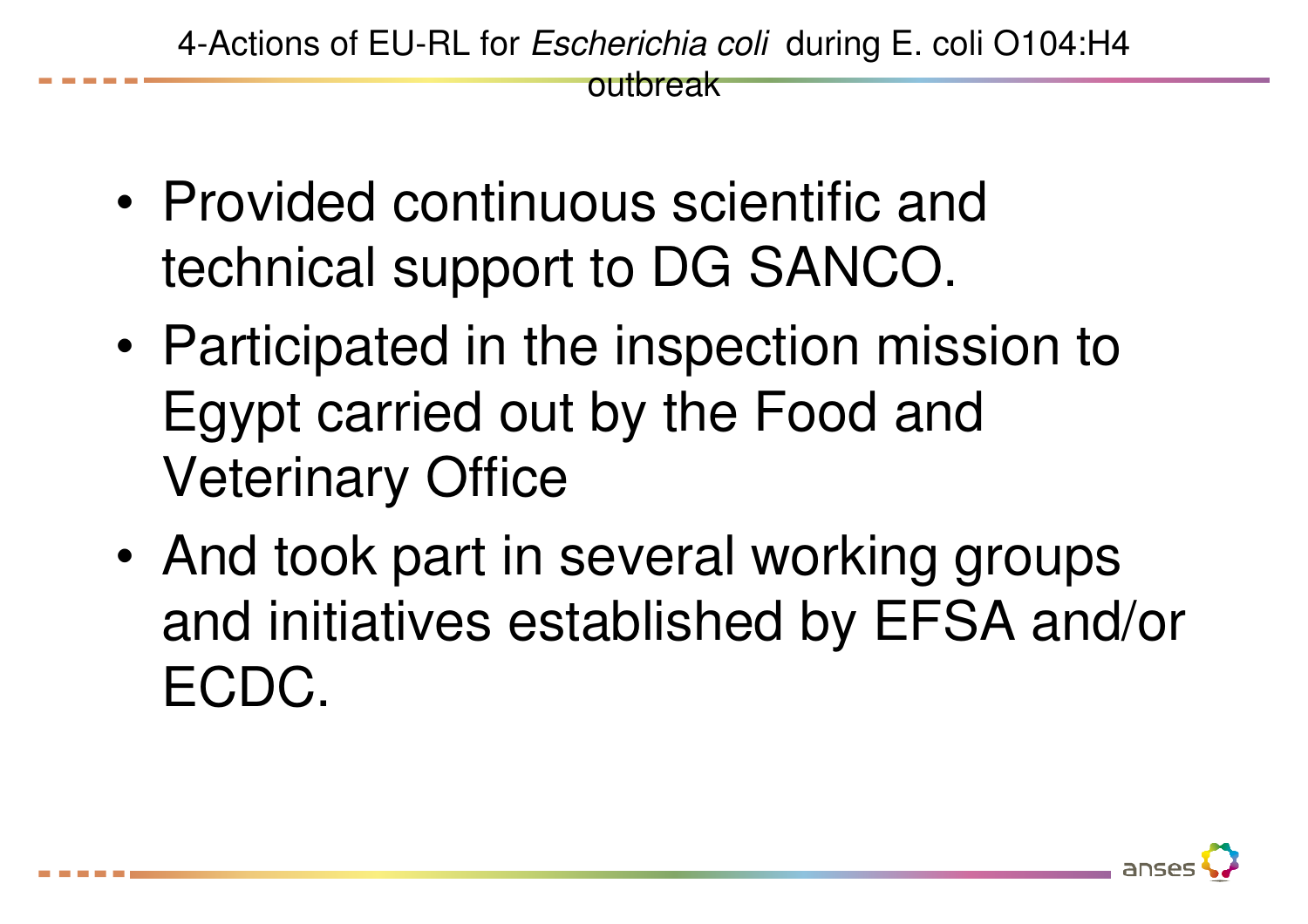



Agenda

**Point of view Lab news Focus on a laboratory** Summary

Research **Methods** 

#### **Point of view**

- - - -

. . . . . .

#### The role of European Union Reference Laboratories in food safety crisis: the experience of the EU-RL for Escherichia coli during the recent outbreak of E. coli 0104:H4 *infections*

A. Caprioli (1) (alfredo.caprioli@iss.it), S. Morabito (1), K. De Smet (2)\*

(1) EU Reference Laboratory for Escherichia coli, Dipartimento di Sanità Pubblica Veterinaria e Sicurezza Álimentare, Istituto Superiore di Sanità, Viale Regina Elena 299.

00161 Rome, Italy

(2) European Commission, Health and Consumers Directorate-General, 1049 Brussels, Belgium A.Caprioli, S. Morabito, K. De Smet (2012). The role of European Union Reference Laboratories

in food safety crisis: The experience of the EU-RL for Escherichia coli during the recent

outbreak of E.coli 0104:H4 infections, EuroReference, No. 6, ER06-12P01, http://www.anses.fr/euroreference/numero6/PN20I0.htm

The EU-RL for Escherichia coli was thoroughly involved in the recent outbreak of E. coli O104:H4 infections occurred in Europe. Based on the activities carried out in the previous year, a method for the detection of the outbreak strain in food was rapidly developed and distributed to the NRL network, together with appropriate reference materials. The EU-RL also performed laboratory testing of different types of samples and organized an inter-laboratory study on the detection of VTEC in seeds used for the production of sprouts. During the entire period of the crisis, it provided continuous scientific and technical support to DG SANCO. Moreover, the EU-RL participated in the inspection mission to Egypt carried out by the Food and Veterinary Office and took part in several working groups and initiatives established by EFSA and/or ECDC. The experience of the E. coli 0104:H4 outbreak confirmed that the activities of EU-RLs can provide an important contribution to the EC preparedness to face food safety crisis.

The EU Reference Laboratories (EU-RLs) are established and financed by the Directorate General for Health and Consumers (DG Sanco) to support the European Commission (EC) in facing specific food and feed hazards or specific animal diseases, according to the Regulation (EC) No. 882/2004 on official controls. When an EU-RL is established, the Member States (MS) have to designate their own National Reference Laboratory (NRL) on the same hazard, in order to create an EU laboratory network on that topic. The duties and functions of EU-RLs and NRLs are detailed in the Articles 32 and 33 of Reg. (EC) No. 882/2004, respectively. In practical terms, the EU-RLs duties involve: (1) developing reference analytical methods; (2) coordinating the application of such methods by the NRLs, in particular by organizing proficiency tests (PTs); (3) coordinating the network of NRLs, by providing them information on the advances in the field, reference materials, and specific training on analytical methods; and (4) providing scientific and technical assistance to the Commission, in particular to the DG Sanco, and the European Food Safety Authority (EFSA). The NRLs duties include the collaboration with the respective EU-RL. the coordination of the activities of the laboratories involved in official controls in their own country, including the organization of PTs, the dissemination of the information received from the EU-RL, and the scientific and technical assistance to their Authorities. If the resulting laboratory networks comply with those duties, the analytical methods, the reference materials, and the PTs are transferred by the EU-RLs to the NRLs and by the NRIs to the local laboratories involved in official controls. The final aim of these activities is that any foodstuff produced or imported in any MS of the EU is tested using the same stateof-art methods and with comparable levels of proficiency. The added value of such networks can be particularly important in food safety crisis involving different MS, when testing food with standardized, rapid and reliable methods is essential to provide the competent authorities with the data needed to plan appropriate control measures and to inform correctly the consumers.

The aim of this note is to describe the experience of the EU-RL for Escherichia coli during the recent outbreak of E. coli O104:H4 infections occurred in Europe and to discuss on how the activities carried out by our network of E. coli reference laboratories in the previous years may have contributed in terms of EU preparedness to face the crisis.

#### The EU-RL for E. coli

Verocytotoxin (VT)-producing Escherichia coli (VTEC) infections are a major public health concern, because of the severe illnesses that they can cause, such as hemorrhagic colitis and hemolytic uremic syndrome (HUS), and the large number of outbreaks occurring all over the world (Caprioli et al., 2005). Due to this public health relevance, VTEC infections have been included in the list of zoonoses that will receive priority in monitoring schemes according to the Directive 2003/99/EC, and the EC established an EU-RL for VTEC in 2006.

The EU-RL VTEC is housed within the Istituto Superiore di Sanità (ISS) in Rome and its characteristics and activities have already been described in this Journal (Caprioli et al., 2010). The network of NRLs coordinated by the EU-RL VTEC includes all





\* The views or positions expressed in this text correspond to the authors and are not, and cannot be regarded as representing the position, the views or the policy of the European Commiss  $\mathbf{2}$